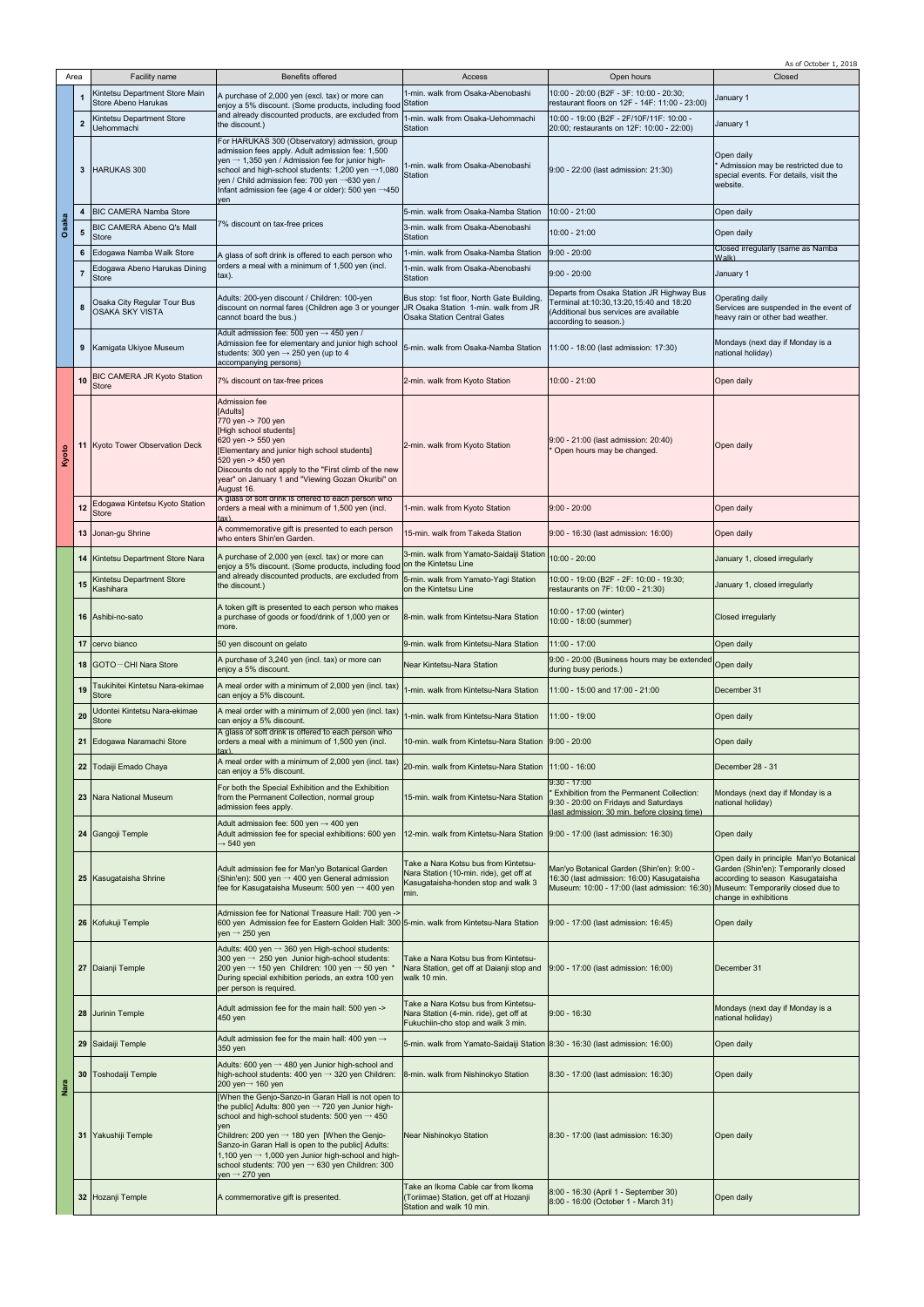|     | Area | Facility name                                                        | <b>Benefits offered</b>                                                                                                                                                                                                                                                                                                                                                                                                                                                                                                                                                                                                                                                                                                                                                                                                                                                                                                  | Access                                                                                                                                                                                                                                                                                                         | Open hours                                                                                                                                                                                       | Closed                                                                                                                                    |
|-----|------|----------------------------------------------------------------------|--------------------------------------------------------------------------------------------------------------------------------------------------------------------------------------------------------------------------------------------------------------------------------------------------------------------------------------------------------------------------------------------------------------------------------------------------------------------------------------------------------------------------------------------------------------------------------------------------------------------------------------------------------------------------------------------------------------------------------------------------------------------------------------------------------------------------------------------------------------------------------------------------------------------------|----------------------------------------------------------------------------------------------------------------------------------------------------------------------------------------------------------------------------------------------------------------------------------------------------------------|--------------------------------------------------------------------------------------------------------------------------------------------------------------------------------------------------|-------------------------------------------------------------------------------------------------------------------------------------------|
|     |      | 33   Ikoma Sanjo Amusement Park                                      | 200-yen discount on the Free Pass fee for adults<br>and children                                                                                                                                                                                                                                                                                                                                                                                                                                                                                                                                                                                                                                                                                                                                                                                                                                                         | Take an Ikoma Cable car from Ikoma<br>(Toriimae) Station and get off at<br>Ikomasanjo Station.                                                                                                                                                                                                                 | $10:00 - 17:00$                                                                                                                                                                                  | Thursdays (open if Thursday is a<br>national holiday; open during spring and<br>summer vacation periods), irregularly<br>closed in winter |
|     |      | 34 Hasedera Temple                                                   | Adults: 500 yen $\rightarrow$ 450 yen<br>Children: 250 yen $\rightarrow$ 200 yen                                                                                                                                                                                                                                                                                                                                                                                                                                                                                                                                                                                                                                                                                                                                                                                                                                         | 15-min. walk from Hasedera Station                                                                                                                                                                                                                                                                             | April - September: 8:30 - 17:00<br>October - March: 9:00 - 16:30                                                                                                                                 | Open daily                                                                                                                                |
|     |      | 35 Murouji Temple                                                    | Adults: 600 yen $\rightarrow$ 500 yen<br>Children: 400 yen $\rightarrow$ 300 yen                                                                                                                                                                                                                                                                                                                                                                                                                                                                                                                                                                                                                                                                                                                                                                                                                                         | Take a Nara Kotsu bus from<br>Muroguchiono Station (15-min. ride), get<br>off at Muroji stop and walk 5 min.                                                                                                                                                                                                   | April - November: 8:30 - 17:00<br>December - March: 9:00 - 16:00                                                                                                                                 | Open daily                                                                                                                                |
|     |      | 36 Tanzan Jinja Shrine                                               | Adults: 600 yen $\rightarrow$ 550 yen<br>Children: 300 yen $\rightarrow$ 250 yen                                                                                                                                                                                                                                                                                                                                                                                                                                                                                                                                                                                                                                                                                                                                                                                                                                         | Take a bus from Sakurai Station (25-<br>min. ride) and get off at Tanzanjinja<br>stop.                                                                                                                                                                                                                         | 8:30 - 17:00 (last admission: 16:30)                                                                                                                                                             | Open daily                                                                                                                                |
|     |      | 37 Abe-Monjuin Temple                                                | Adults: 700 yen $\rightarrow$ 630 yen<br>No discount for young children or during special<br>exhibition periods                                                                                                                                                                                                                                                                                                                                                                                                                                                                                                                                                                                                                                                                                                                                                                                                          | Take a bus from Sakurai Station (10-<br>min. ride) and get off at Abemonjuin<br>stop.<br>(Bus service may be suspended<br>temporarily on Saturdays, Sundays and<br>national holidays.)                                                                                                                         | $9:00 - 17:00$                                                                                                                                                                                   | Open daily                                                                                                                                |
|     |      | 38 Okadera Temple                                                    | Adults: 400 yen $\rightarrow$ 320 yen<br>High-school students: 300 yen → 240 yen<br>Junior high-school students: 200 yen → 160 yen<br>Children: free                                                                                                                                                                                                                                                                                                                                                                                                                                                                                                                                                                                                                                                                                                                                                                     | Take a Nara Kotsu bus from<br>Kashiharajingu-mae Station, get off at<br>Okadera-mae stop and walk 10 min.                                                                                                                                                                                                      | March - November: 8:00 - 17:00<br>December - February: 8:00 - 16:30                                                                                                                              | Open daily                                                                                                                                |
|     |      | 39 Tachibana-dera Temple                                             | Adults: 350 yen $\rightarrow$ 300 yen<br>Junior high-school and high-school students: 300<br>yen → 250 yen Children: 150 yen → 100 yen                                                                                                                                                                                                                                                                                                                                                                                                                                                                                                                                                                                                                                                                                                                                                                                   | Take a Nara Kotsu bus from<br>Kashiharajingu-mae Station, get off at<br>Okahashimoto stop and walk 3 min.                                                                                                                                                                                                      | $9:00 - 16:30$                                                                                                                                                                                   | Open daily                                                                                                                                |
|     |      | 40 Tsubosaka-dera Temple                                             | Adults: 600 yen $\rightarrow$ 500 yen<br>No discount for Children * Adults: age 18 or older<br>(Children: age 17 or younger)                                                                                                                                                                                                                                                                                                                                                                                                                                                                                                                                                                                                                                                                                                                                                                                             | Take a Nara Kotsu bus from<br>Tsubosakayama Station and get off at<br>Tsubosakadera-mae stop.                                                                                                                                                                                                                  | 8:30 - 17:00                                                                                                                                                                                     | Open daily                                                                                                                                |
|     |      | 41 Kimpusen-ji Temple Zao-do Hall                                    | Adults: 500 yen $\rightarrow$ 450 yen Junior high-school and<br>high-school students: 400 yen → 360 yen Children:<br>300 yen → 270 yen * Different admission fees apply<br>during special exhibition.                                                                                                                                                                                                                                                                                                                                                                                                                                                                                                                                                                                                                                                                                                                    | On foot from Yoshino Station                                                                                                                                                                                                                                                                                   | 8:30 - 16:30 (last admission: 16:00)                                                                                                                                                             | Open daily                                                                                                                                |
|     |      | 42 Yoshimizu-jinja Shrine                                            | Adults: 400 yen $\rightarrow$ 360 yen Junior high-school and<br>high-school students: 300 yen $\rightarrow$ 270 yen Children:<br>200 yen $\rightarrow$ 180 yen                                                                                                                                                                                                                                                                                                                                                                                                                                                                                                                                                                                                                                                                                                                                                           | On foot from Yoshino Station                                                                                                                                                                                                                                                                                   | 9:00 - 17:00 (last admission: 16:30)                                                                                                                                                             | Open daily                                                                                                                                |
|     | 43   | <b>Chikurinin Temple</b>                                             | 10% discount on the garden admission fee                                                                                                                                                                                                                                                                                                                                                                                                                                                                                                                                                                                                                                                                                                                                                                                                                                                                                 | On foot from Yoshino Station                                                                                                                                                                                                                                                                                   | $8:00 - 17:00$                                                                                                                                                                                   | Open daily                                                                                                                                |
|     |      | 44 Nyoirinji Temple                                                  | 10% discount on the admission fee                                                                                                                                                                                                                                                                                                                                                                                                                                                                                                                                                                                                                                                                                                                                                                                                                                                                                        | On foot from Yoshino Station                                                                                                                                                                                                                                                                                   | $9:00 - 16:00$                                                                                                                                                                                   | <b>Closed irregularly</b>                                                                                                                 |
|     | 45   | <b>Kintetsu Department Store</b><br>Yokkaichi                        | A purchase of 2,000 yen (excl. tax) or more can<br>enjoy a 5% discount. (Some products, including food 1-min. walk from Kintetsu-Yokkaichi<br>and already discounted products, are excluded from Station<br>the discount.)                                                                                                                                                                                                                                                                                                                                                                                                                                                                                                                                                                                                                                                                                               |                                                                                                                                                                                                                                                                                                                | 10:00 - 18:30 (B1 (Maruzen) - 2F: 10:00 -<br>20:00; restaurant floors on 9F-10F: 11:00 -<br>22:00)                                                                                               | January 1, closed irregularly                                                                                                             |
|     |      | 46 Nabana-no-sato                                                    | According to the period, a special discount on the<br>Begonia Garden admission fee with park admission<br>is offered. (No cash coupon is included.)<br>(1) Begonia Garden admission fee with park<br>admission during the illumination period<br>Adults: 2,300 yen -> 1,800 yen Elementary and<br>junior high school students: 2,300 yen -> 1,400 yen<br>Young children aged 3 or older: 200 yen<br>(2) Begonia Garden admission fee with park<br>admission during the spring, summer and autumn<br>flower festivals<br>Adults: 1,600 yen -> 1,400 yen Elementary and<br>junior high school students 1,600 yen -> 1,000 yen<br>Young children aged 3 or older: 200 yen<br>(3) Begonia Garden admission fee with park<br>admission during periods other than above (1) and<br>Adults: 1,000 yen -> 800 yen Elementary and junior<br>high school students: 1,000 yen -> 560 yen Young<br>children aged 3 or older: 200 yen | Take a Mie Kotsu bus from Kintetsu-<br>Nagashima Station (10-min. ride) and<br>get off at Nabana-no-sato stop (during<br>the illumination period).<br>Take a Mie Kotsu bus from Kuwana<br>Station (10-min. ride) and get off at<br>Nabana-no-sato stop (during periods<br>other than the illumination period). | $9:00 - 21:00$<br>(9:00 - 22:00 on Saturdays and Sundays<br>during the Firefly Festival and the illumination<br>period)<br>(9:00 - 22:00 on and after March 1 during the<br>illumination period) | Temporarily closed in early July                                                                                                          |
|     |      | 47 Gozaisho Ropeway                                                  | 30% discount on fares                                                                                                                                                                                                                                                                                                                                                                                                                                                                                                                                                                                                                                                                                                                                                                                                                                                                                                    | Take a Mie Kotsu bus from Yunoyama-<br>Onsen Station (10-min. ride) and get off<br>at Gozaisho Ropeway stop.                                                                                                                                                                                                   | 9:00 - 17:00 (April - November)<br>9:00 - 16:00 (December - March)                                                                                                                               | Temporarily closed due to strong wind or<br>other bad weather<br>Temporarily closed due to inspection in<br>June                          |
|     | 48   | Kintetsu Matsusaka Ekimae Rental<br>Site of ORIX Rent a Car Service  |                                                                                                                                                                                                                                                                                                                                                                                                                                                                                                                                                                                                                                                                                                                                                                                                                                                                                                                          | <b>Near Matsusaka Station</b>                                                                                                                                                                                                                                                                                  | 8:00 - 20:00 (weekdays) 8:30 - 18:30<br>(Saturdays, Sundays and national holidays)                                                                                                               | Open daily                                                                                                                                |
|     | 49   | Kintetsu Uji-Yamada Rental Site of<br><b>ORIX Rent a Car Service</b> | 30% discount on car rentals                                                                                                                                                                                                                                                                                                                                                                                                                                                                                                                                                                                                                                                                                                                                                                                                                                                                                              | <b>Near Ujiyamada Station</b>                                                                                                                                                                                                                                                                                  | $8:00 - 20:00$                                                                                                                                                                                   | Open daily                                                                                                                                |
|     |      | <b>50 Ise Sea Paradise</b>                                           | Adults: 1,600 yen $\rightarrow$ 1,440 yen<br>Children: 800 yen $\rightarrow$ 720 yen<br>Infants: 400 yen $\rightarrow$ 360 yen                                                                                                                                                                                                                                                                                                                                                                                                                                                                                                                                                                                                                                                                                                                                                                                           | Take a Mie Kotsu bus from Ujiyamada<br>Station (50-min. ride) or Toba Station<br>(15-min. ride) and get off at Meotoiwa-<br>higashiguchi/Ise Sea Paradise-mae<br>stop.                                                                                                                                         | 9:00 - 17:00 (subject to change according to<br>season)                                                                                                                                          | December 11 - 14, 2018                                                                                                                    |
|     |      | 51 Hinjitsukan                                                       | Admission fee: 300 yen $\rightarrow$ 270 yen                                                                                                                                                                                                                                                                                                                                                                                                                                                                                                                                                                                                                                                                                                                                                                                                                                                                             | Take a Mie Kotsu bus from Ujiyamada<br>Station (50-min. ride) or Toba Station<br>(15-min. ride), get off at Meotoiwa-<br>Higashiguchi stop and walk 15 min.                                                                                                                                                    | 9:00 - 17:00 (last admission: 16:30)                                                                                                                                                             | Tuesdays (next day if Tuesday is a<br>national holiday)                                                                                   |
|     |      | 52 Ise Azuchi-Momoyama Jokamach                                      | Basic course viza, adults (ages 18 and over) (for<br>charge-free facilities and hot-bath facility sets):<br>3,600 yen $\rightarrow$ 2,800 yen Special course viza, adults<br>(ages 18 and over) (for charge-free/charged<br>facilities, hot-bath facility, and costume play sets):<br>4,900 yen $\rightarrow$ 4,100 yen                                                                                                                                                                                                                                                                                                                                                                                                                                                                                                                                                                                                  | Take a Mie Kotsu bus from Ujiyamada<br>Station (40-min. ride) or Toba Station<br>(30-min. ride) and get off at Ise-<br>Azuchimomoyama-Bunkamura stop.                                                                                                                                                          | 9:00 - 17:00 (last admission: 1 hour before<br>closing time)                                                                                                                                     | Open daily                                                                                                                                |
|     |      | 53 Toba Aquarium                                                     | Admission fee, adults: 2,500 yen $\rightarrow$ 2,400 yen ages<br>7 to 15: 1,250 yen $\rightarrow$ 1,200 yen ages 3 to 6: 630 yen 10-min. walk from Toba Station<br>$\rightarrow 600$ yen                                                                                                                                                                                                                                                                                                                                                                                                                                                                                                                                                                                                                                                                                                                                 |                                                                                                                                                                                                                                                                                                                | 9:00 - 17:00 (last admission: 1 hour before<br>closing time)* July 20 - August 31: 8:30 -<br>17:30                                                                                               | Open daily                                                                                                                                |
| Nie |      | 54 Mikimoto Pearl Island                                             | Admission fee, adults: 1,500 yen $\rightarrow$ 1,200 yen<br>ages 7 to 15: 750 yen $\rightarrow$ 600 yen                                                                                                                                                                                                                                                                                                                                                                                                                                                                                                                                                                                                                                                                                                                                                                                                                  | 5-min, walk from Toba Station                                                                                                                                                                                                                                                                                  | January - March & November: 8:30 - 17:00<br>April - October: 8:30 - 17:30 December: 9:00 -<br>16:30 * Subject to change according to season                                                      | December 11 - 13, 2018                                                                                                                    |
|     | 55   | <b>Toba Bay Cruise and Explore</b><br>Dolphin Island                 | Toba Bay Cruise fare, adults: 1,800 yen $\rightarrow$ 1,700<br>ven<br>children: 1,000 yen $\rightarrow$ 950 yen                                                                                                                                                                                                                                                                                                                                                                                                                                                                                                                                                                                                                                                                                                                                                                                                          | <b>Boarding location:</b><br>· Toba Marine Terminal; 10-min. walk<br>from Toba Station<br>In front of Mikimoto Pearl Island/Toba<br>Aquarium; 5-min. walk from Toba<br><b>Station</b>                                                                                                                          | $9:00 - 16:00$                                                                                                                                                                                   | January 15 - February 8, 2019                                                                                                             |
|     |      | 56 Isewan Ferry                                                      | 20% discount on passenger fares                                                                                                                                                                                                                                                                                                                                                                                                                                                                                                                                                                                                                                                                                                                                                                                                                                                                                          | <b>Boarding location: Toba Port (Ferry</b><br>Terminal); 15-min. walk from Toba<br>Station                                                                                                                                                                                                                     | $8:00 - 17:40$                                                                                                                                                                                   | Open daily                                                                                                                                |
|     |      | 57 Toba Sea-Folk Museum                                              | Admission fee: 800 yen $\rightarrow$ 640 yen                                                                                                                                                                                                                                                                                                                                                                                                                                                                                                                                                                                                                                                                                                                                                                                                                                                                             | 35-min. bus ride from Toba Station Take<br>a Kamome bus and get off at -<br>Uminohakubutsukan-mae stop.<br>(Buses not stopping at<br>Uminohakubutsukan-mae stop: Get off<br>at Uminohakubutsukan-higashi stop and<br>walk 12 min.)                                                                             | $9:00 - 17:00$                                                                                                                                                                                   | June 26 - 30 and December 26 - 30                                                                                                         |